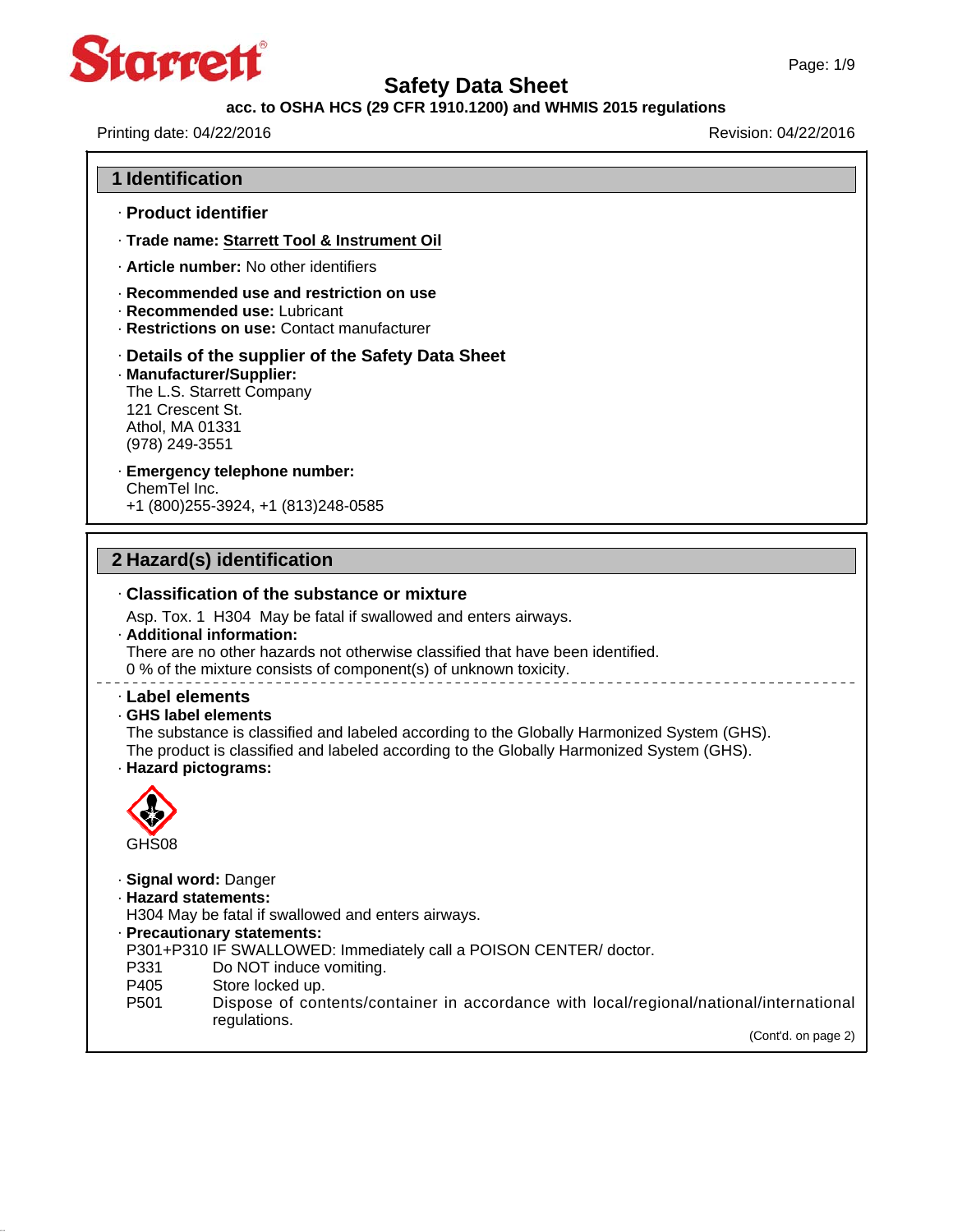#### **acc. to OSHA HCS (29 CFR 1910.1200) and WHMIS 2015 regulations**

Printing date: 04/22/2016 **Revision: 04/22/2016** 

| Trade name: Starrett Tool & Instrument Oil                                                                                                                                                                         |                                     |
|--------------------------------------------------------------------------------------------------------------------------------------------------------------------------------------------------------------------|-------------------------------------|
| <b>Classification system</b><br>- NFPA ratings (scale 0 - 4)                                                                                                                                                       | (Cont'd. of page 1)                 |
| Health = $0$<br>$Fire = 1$<br>Reactivity = $0$                                                                                                                                                                     |                                     |
| · HMIS-ratings (scale 0 - 4)                                                                                                                                                                                       |                                     |
| <b>HEALTH</b><br>$\boxed{0}$ Health = 0<br>$\boxed{1}$ Fire = 1<br><b>FIRE</b><br>REACTIVITY <sup>[0]</sup><br>Reactivity = $0$                                                                                    |                                     |
| 3 Composition/information on ingredients                                                                                                                                                                           |                                     |
| <b>Chemical characterization: Mixtures</b>                                                                                                                                                                         |                                     |
| Components:                                                                                                                                                                                                        |                                     |
| 8042-47-5 White Mineral Oil                                                                                                                                                                                        | $>80\%$<br><b>Asp. Tox. 1, H304</b> |
| · Additional information:                                                                                                                                                                                          |                                     |
|                                                                                                                                                                                                                    |                                     |
|                                                                                                                                                                                                                    |                                     |
| For the listed ingredient(s), the identity and/or exact percentage(s) are being withheld as a trade secret.<br>For the wording of the listed Hazard Statements refer to section 16.<br><b>4 First-aid measures</b> |                                     |
|                                                                                                                                                                                                                    |                                     |
| · Description of first aid measures                                                                                                                                                                                |                                     |
| · General information:                                                                                                                                                                                             |                                     |
| Position and transport stably on side.                                                                                                                                                                             |                                     |
| Take affected persons out into the fresh air.<br>· After inhalation:                                                                                                                                               |                                     |
| Supply fresh air; consult doctor in case of complaints.                                                                                                                                                            |                                     |
| In case of unconsciousness place patient stably in side position for transportation.                                                                                                                               |                                     |
| · After skin contact:                                                                                                                                                                                              |                                     |
| Wash with soap and water.                                                                                                                                                                                          |                                     |
| If skin irritation is experienced, consult a doctor.                                                                                                                                                               |                                     |
| - After eye contact:                                                                                                                                                                                               |                                     |
| Remove contact lenses if worn.                                                                                                                                                                                     |                                     |
| Rinse opened eye for several minutes under running water. If symptoms persist, consult a doctor.                                                                                                                   |                                     |
| - After swallowing:                                                                                                                                                                                                |                                     |
| Rinse out mouth and then drink plenty of water.                                                                                                                                                                    |                                     |
| A person vomiting while lying on their back should be turned onto their side.<br>Do not induce vomiting; immediately call for medical help.                                                                        |                                     |
| · Most important symptoms and effects, both acute and delayed: Gastric or intestinal disorders                                                                                                                     |                                     |
| · Danger:                                                                                                                                                                                                          |                                     |
| May be fatal if swallowed and enters airways.                                                                                                                                                                      |                                     |
| Danger of pulmonary edema.                                                                                                                                                                                         |                                     |
| Danger of impaired breathing.                                                                                                                                                                                      | (Cont'd. on page 3)                 |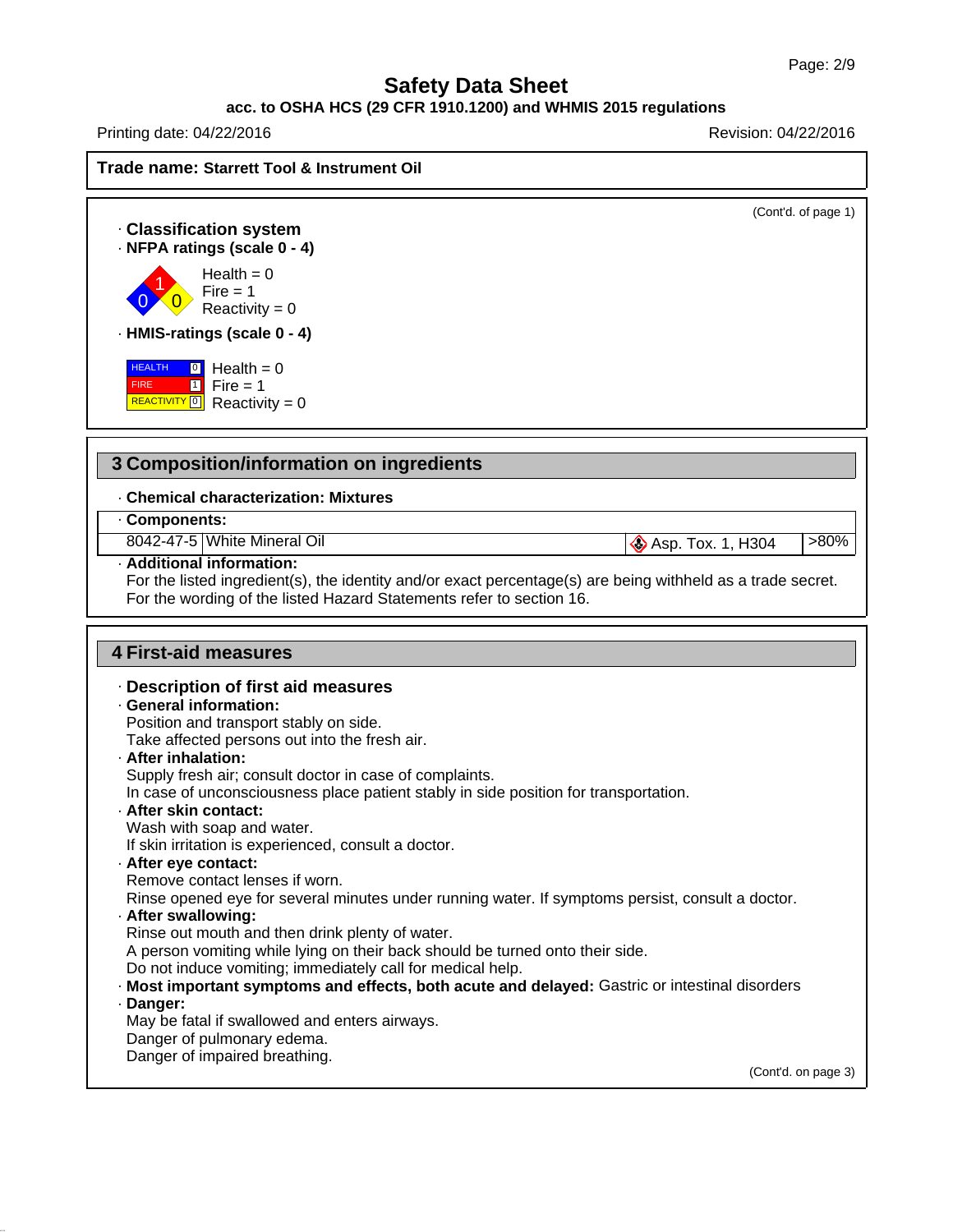#### **acc. to OSHA HCS (29 CFR 1910.1200) and WHMIS 2015 regulations**

Printing date: 04/22/2016 **Revision: 04/22/2016** Revision: 04/22/2016

**Trade name: Starrett Tool & Instrument Oil**

(Cont'd. of page 2)

· **Indication of any immediate medical attention and special treatment needed:** If swallowed, gastric irrigation with added, activated carbon. If swallowed or in case of vomiting, danger of entering the lungs.

Medical supervision for at least 48 hours.

### **5 Fire-fighting measures**

- · **Extinguishing media** · **Suitable extinguishing agents:**
- Foam Gaseous extinguishing agents Carbon dioxide Fire-extinguishing powder
- · **For safety reasons unsuitable extinguishing agents:** Water
- · **Special hazards arising from the substance or mixture** Formation of toxic gases is possible during heating or in case of fire.
- · **Advice for firefighters**
- · **Protective equipment:** Wear self-contained respiratory protective device. Wear fully protective suit. · **Additional information:** No relevant information available.

### **6 Accidental release measures**

· **Personal precautions, protective equipment and emergency procedures:** Ensure adequate ventilation. Wear protective clothing. For large spills, use respiratory protective device against the effects of fumes/dust/aerosol.

Particular danger of slipping on leaked/spilled product.

- · **Environmental precautions:** Do not allow to enter sewers/ surface or ground water.
- · **Methods and material for containment and cleaning up:** Absorb with liquid-binding material (sand, diatomite, acid binders, universal binders, sawdust). Dispose contaminated material as waste according to item 13. Send for recovery or disposal in suitable receptacles.
- · **Reference to other sections:** See Section 7 for information on safe handling. See Section 8 for information on personal protection equipment. See Section 13 for disposal information.

## **7 Handling and storage**

- · **Handling**
- · **Precautions for safe handling:**
- Prevent formation of aerosols.

Avoid splashes or spray in enclosed areas.

(Cont'd. on page 4)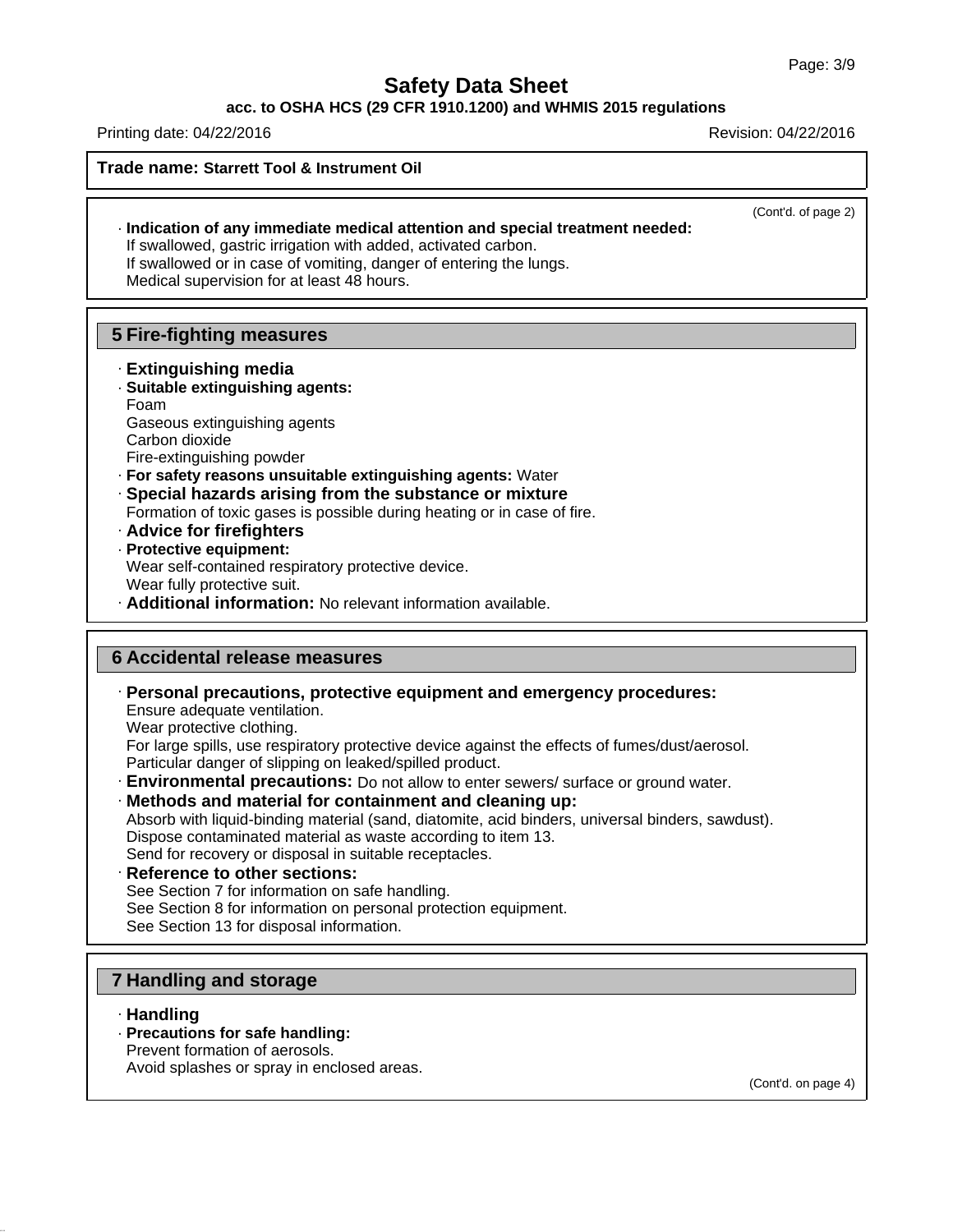**acc. to OSHA HCS (29 CFR 1910.1200) and WHMIS 2015 regulations**

Printing date: 04/22/2016 **Revision: 04/22/2016** Revision: 04/22/2016

**Trade name: Starrett Tool & Instrument Oil**

(Cont'd. of page 3)

Use only in well ventilated areas.

· **Information about protection against explosions and fires:** No special measures required.

- · **Conditions for safe storage, including any incompatibilities**
- · **Storage**
- · **Requirements to be met by storerooms and receptacles:** Avoid storage near extreme heat, ignition sources or open flame. Provide ventilation for receptacles.
- · **Information about storage in one common storage facility:** Store away from foodstuffs.
- · **Further information about storage conditions:** Store in cool, dry conditions in well sealed receptacles.
- · **Specific end use(s):** No relevant information available.

| 8 Exposure controls/personal protection |  |  |
|-----------------------------------------|--|--|
|-----------------------------------------|--|--|

### · **Control parameters**

· **Components with limit values that require monitoring at the workplace:**

The product does not contain any relevant quantities of materials with critical values that have to be monitored at the workplace.

- · **Exposure controls**
- · **Personal protective equipment:**
- · **General protective and hygienic measures:**

The usual precautionary measures for handling chemicals should be followed.

Be sure to clean skin thoroughly after work and before breaks.

Keep away from foodstuffs, beverages and feed.

Wash hands before breaks and at the end of work.

Do not inhale gases / fumes / aerosols.

Avoid contact with the eyes.

- · **Engineering controls:** No relevant information available.
- · **Breathing equipment:**

Use suitable respiratory protective device when aerosol or mist is formed.

Use suitable respiratory protective device when high concentrations are present.

- · **Protection of hands:** Rubber gloves
- · **Eye protection:**



· **Body protection:**

Not required under normal conditions of use. Protection may be required for spills.

· **Limitation and supervision of exposure into the environment**

No relevant information available.

(Cont'd. on page 5)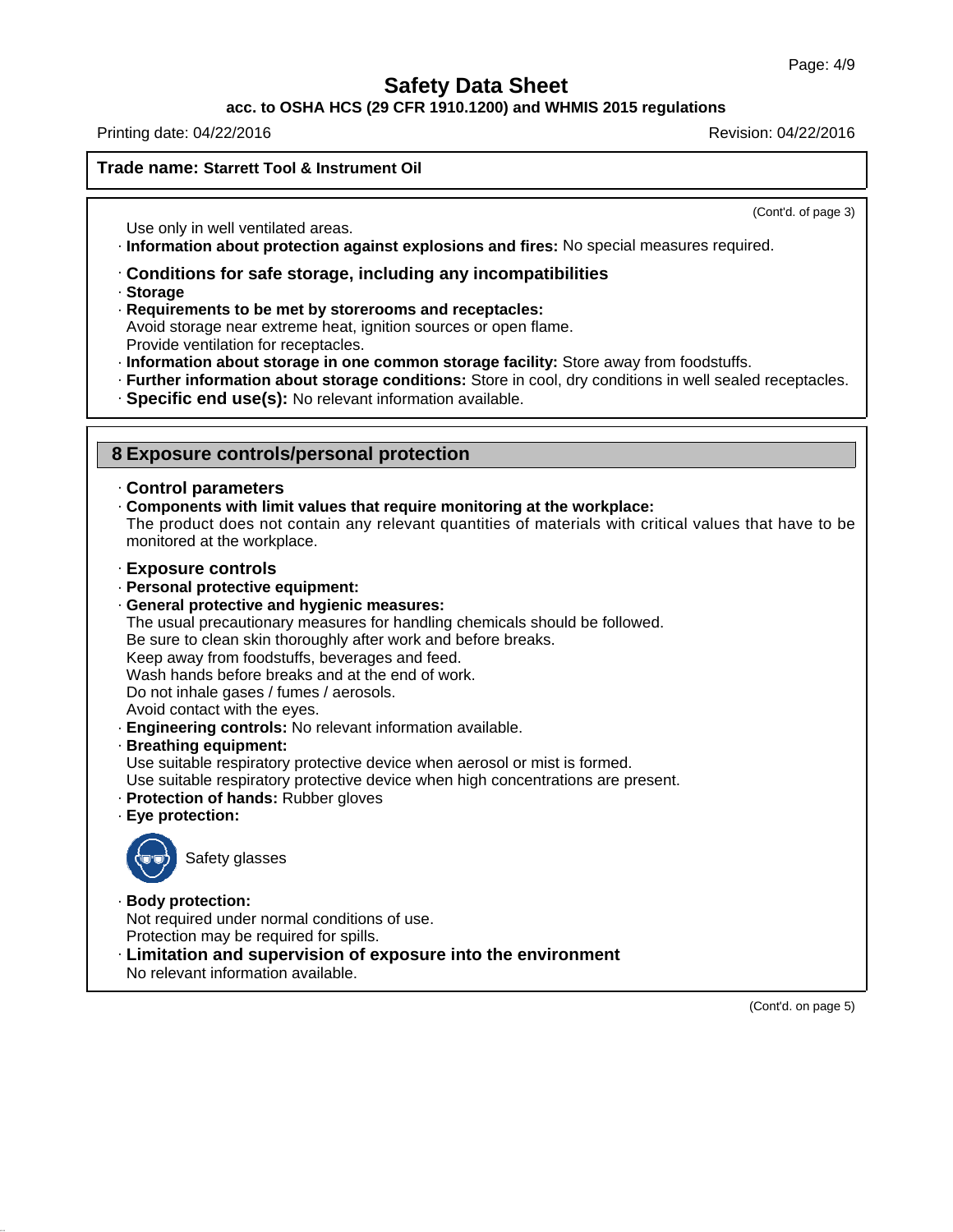## **acc. to OSHA HCS (29 CFR 1910.1200) and WHMIS 2015 regulations**

Printing date: 04/22/2016 **Revision: 04/22/2016** Revision: 04/22/2016

### **Trade name: Starrett Tool & Instrument Oil**

(Cont'd. of page 4)

| · Information on basic physical and chemical properties<br>· Appearance:<br>Form:<br>Liquid<br>Color:<br>Clear<br>- Odor:<br>Light<br>Not determined.<br>· Odor threshold:<br>Not determined.<br>· pH-value:<br>· Melting point/Melting range:<br>Not determined.<br>· Boiling point/Boiling range:<br>Not determined.<br>· Flash point:<br>188 °C (370 °F)<br>· Flammability (solid, gaseous):<br>Not applicable.<br>Not determined.<br>· Auto-ignition temperature:<br>· Decomposition temperature:<br>Not determined.<br>· Danger of explosion:<br>Product does not present an explosion hazard.<br><b>Explosion limits</b><br>Lower:<br>Not determined.<br>Not determined.<br>Upper:<br>· Vapor pressure:<br>Not determined.<br>Not determined.<br>· Density:<br>· Relative density:<br>Not determined.<br>· Vapor density:<br>Not determined.<br>· Evaporation rate:<br>Not determined.<br>· Solubility in / Miscibility with | 9 Physical and chemical properties |                                   |  |  |  |  |
|------------------------------------------------------------------------------------------------------------------------------------------------------------------------------------------------------------------------------------------------------------------------------------------------------------------------------------------------------------------------------------------------------------------------------------------------------------------------------------------------------------------------------------------------------------------------------------------------------------------------------------------------------------------------------------------------------------------------------------------------------------------------------------------------------------------------------------------------------------------------------------------------------------------------------------|------------------------------------|-----------------------------------|--|--|--|--|
|                                                                                                                                                                                                                                                                                                                                                                                                                                                                                                                                                                                                                                                                                                                                                                                                                                                                                                                                    |                                    |                                   |  |  |  |  |
|                                                                                                                                                                                                                                                                                                                                                                                                                                                                                                                                                                                                                                                                                                                                                                                                                                                                                                                                    |                                    |                                   |  |  |  |  |
|                                                                                                                                                                                                                                                                                                                                                                                                                                                                                                                                                                                                                                                                                                                                                                                                                                                                                                                                    |                                    |                                   |  |  |  |  |
|                                                                                                                                                                                                                                                                                                                                                                                                                                                                                                                                                                                                                                                                                                                                                                                                                                                                                                                                    |                                    |                                   |  |  |  |  |
|                                                                                                                                                                                                                                                                                                                                                                                                                                                                                                                                                                                                                                                                                                                                                                                                                                                                                                                                    |                                    |                                   |  |  |  |  |
|                                                                                                                                                                                                                                                                                                                                                                                                                                                                                                                                                                                                                                                                                                                                                                                                                                                                                                                                    |                                    |                                   |  |  |  |  |
|                                                                                                                                                                                                                                                                                                                                                                                                                                                                                                                                                                                                                                                                                                                                                                                                                                                                                                                                    |                                    |                                   |  |  |  |  |
|                                                                                                                                                                                                                                                                                                                                                                                                                                                                                                                                                                                                                                                                                                                                                                                                                                                                                                                                    |                                    |                                   |  |  |  |  |
|                                                                                                                                                                                                                                                                                                                                                                                                                                                                                                                                                                                                                                                                                                                                                                                                                                                                                                                                    |                                    |                                   |  |  |  |  |
|                                                                                                                                                                                                                                                                                                                                                                                                                                                                                                                                                                                                                                                                                                                                                                                                                                                                                                                                    |                                    |                                   |  |  |  |  |
|                                                                                                                                                                                                                                                                                                                                                                                                                                                                                                                                                                                                                                                                                                                                                                                                                                                                                                                                    |                                    |                                   |  |  |  |  |
|                                                                                                                                                                                                                                                                                                                                                                                                                                                                                                                                                                                                                                                                                                                                                                                                                                                                                                                                    |                                    |                                   |  |  |  |  |
|                                                                                                                                                                                                                                                                                                                                                                                                                                                                                                                                                                                                                                                                                                                                                                                                                                                                                                                                    |                                    |                                   |  |  |  |  |
|                                                                                                                                                                                                                                                                                                                                                                                                                                                                                                                                                                                                                                                                                                                                                                                                                                                                                                                                    |                                    |                                   |  |  |  |  |
|                                                                                                                                                                                                                                                                                                                                                                                                                                                                                                                                                                                                                                                                                                                                                                                                                                                                                                                                    |                                    |                                   |  |  |  |  |
|                                                                                                                                                                                                                                                                                                                                                                                                                                                                                                                                                                                                                                                                                                                                                                                                                                                                                                                                    |                                    |                                   |  |  |  |  |
|                                                                                                                                                                                                                                                                                                                                                                                                                                                                                                                                                                                                                                                                                                                                                                                                                                                                                                                                    |                                    |                                   |  |  |  |  |
|                                                                                                                                                                                                                                                                                                                                                                                                                                                                                                                                                                                                                                                                                                                                                                                                                                                                                                                                    |                                    |                                   |  |  |  |  |
|                                                                                                                                                                                                                                                                                                                                                                                                                                                                                                                                                                                                                                                                                                                                                                                                                                                                                                                                    |                                    |                                   |  |  |  |  |
|                                                                                                                                                                                                                                                                                                                                                                                                                                                                                                                                                                                                                                                                                                                                                                                                                                                                                                                                    |                                    |                                   |  |  |  |  |
|                                                                                                                                                                                                                                                                                                                                                                                                                                                                                                                                                                                                                                                                                                                                                                                                                                                                                                                                    |                                    |                                   |  |  |  |  |
|                                                                                                                                                                                                                                                                                                                                                                                                                                                                                                                                                                                                                                                                                                                                                                                                                                                                                                                                    |                                    |                                   |  |  |  |  |
|                                                                                                                                                                                                                                                                                                                                                                                                                                                                                                                                                                                                                                                                                                                                                                                                                                                                                                                                    |                                    |                                   |  |  |  |  |
|                                                                                                                                                                                                                                                                                                                                                                                                                                                                                                                                                                                                                                                                                                                                                                                                                                                                                                                                    | Water:                             | Not miscible or difficult to mix. |  |  |  |  |
| · Partition coefficient (n-octanol/water): Not determined.                                                                                                                                                                                                                                                                                                                                                                                                                                                                                                                                                                                                                                                                                                                                                                                                                                                                         |                                    |                                   |  |  |  |  |
| · Viscosity                                                                                                                                                                                                                                                                                                                                                                                                                                                                                                                                                                                                                                                                                                                                                                                                                                                                                                                        |                                    |                                   |  |  |  |  |
| Not determined.<br><b>Dynamic:</b>                                                                                                                                                                                                                                                                                                                                                                                                                                                                                                                                                                                                                                                                                                                                                                                                                                                                                                 |                                    |                                   |  |  |  |  |
| Kinematic:<br>Not determined.                                                                                                                                                                                                                                                                                                                                                                                                                                                                                                                                                                                                                                                                                                                                                                                                                                                                                                      |                                    |                                   |  |  |  |  |
| Other information<br>No relevant information available.                                                                                                                                                                                                                                                                                                                                                                                                                                                                                                                                                                                                                                                                                                                                                                                                                                                                            |                                    |                                   |  |  |  |  |

## **10 Stability and reactivity**

· **Reactivity:** No relevant information available.

· **Chemical stability:**

· **Thermal decomposition / conditions to be avoided:**

No decomposition if used according to specifications.

- · **Possibility of hazardous reactions:** Reacts with strong oxidizing agents.
- · **Conditions to avoid:** No relevant information available.
- · **Incompatible materials:** No relevant information available.

(Cont'd. on page 6)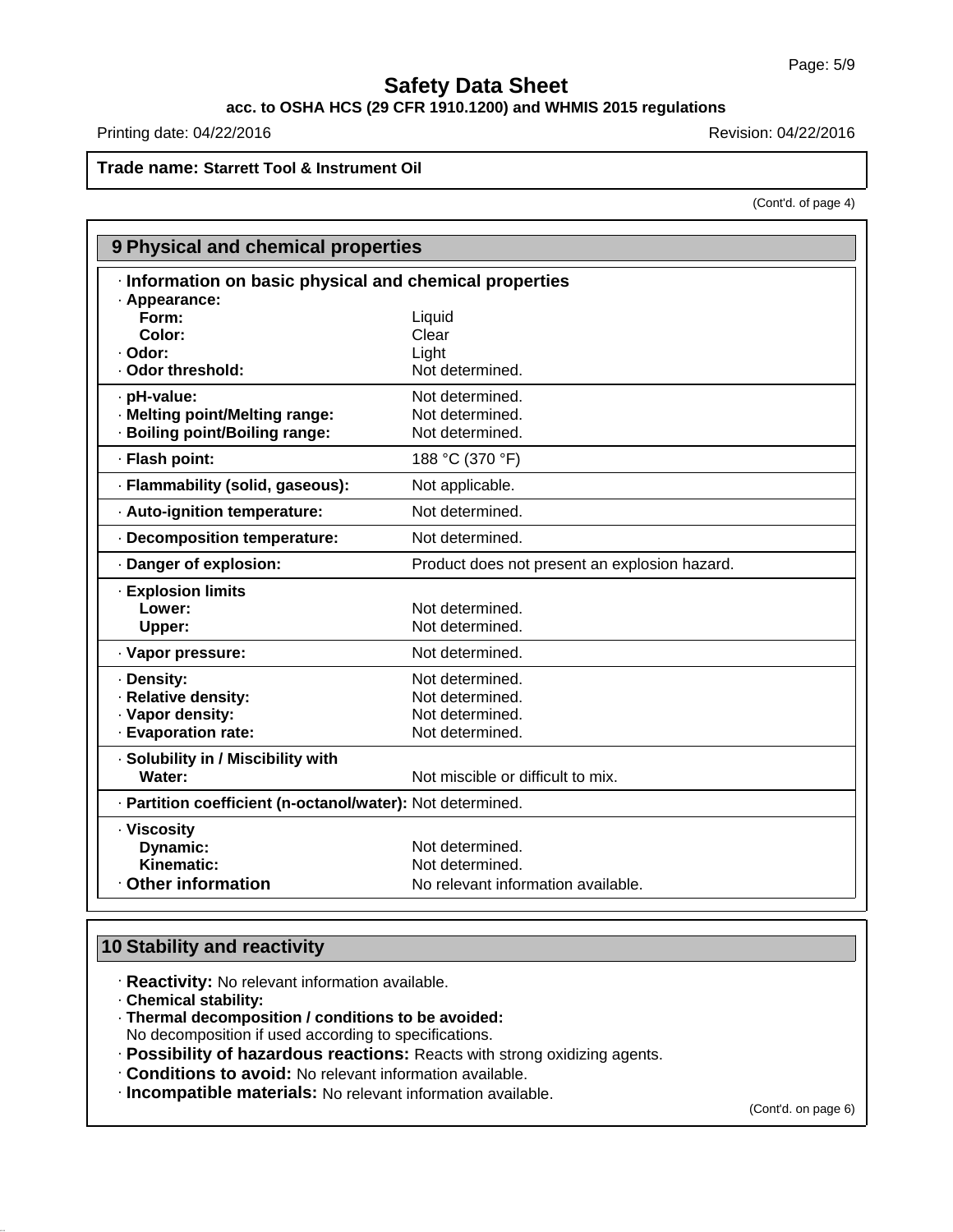**acc. to OSHA HCS (29 CFR 1910.1200) and WHMIS 2015 regulations**

Printing date: 04/22/2016 **Revision: 04/22/2016** Revision: 04/22/2016

### **Trade name: Starrett Tool & Instrument Oil**

(Cont'd. of page 5)

· **Hazardous decomposition products:** Carbon monoxide and carbon dioxide

### **11 Toxicological information**

#### · **Information on toxicological effects**

- · **Acute toxicity:**
- · **LD/LC50 values that are relevant for classification:** None.
- · **Primary irritant effect:**
- · **On the skin:** No irritant effect.
- · **On the eye:** Slight irritant effect on eyes.
- · **Sensitization:** No sensitizing effects known.
- · **Subacute to chronic toxicity:** May be fatal if swallowed and enters airways.

### · **IARC (International Agency for Research on Cancer):**

None of the ingredients are listed.

#### · **NTP (National Toxicology Program):**

None of the ingredients are listed.

· **OSHA-Ca (Occupational Safety & Health Administration):**

None of the ingredients are listed.

· **Probable route(s) of exposure:**

Ingestion.

Inhalation.

Eye contact.

Skin contact.

- · **Acute effects (acute toxicity, irritation and corrosivity):** May be fatal if swallowed and enters airways.
- · **Repeated dose toxicity:** From product as supplied: None.
- · **CMR effects (carcinogenity, mutagenicity and toxicity for reproduction)**
- · **Germ cell mutagenicity:** Based on available data, the classification criteria are not met.
- · **Carcinogenicity:** Based on available data, the classification criteria are not met.
- · **Reproductive toxicity:** Based on available data, the classification criteria are not met.
- · **STOT-single exposure:** Based on available data, the classification criteria are not met.
- · **STOT-repeated exposure:** Based on available data, the classification criteria are not met.
- · **Aspiration hazard:** May be fatal if swallowed and enters airways.

### **12 Ecological information**

- · **Toxicity**
- · **Aquatic toxicity** No relevant information available.
- · **Persistence and degradability** No relevant information available.
- · **Bioaccumulative potential:** No relevant information available.
- · **Mobility in soil:** No relevant information available.
- · **Additional ecological information**
- · **General notes:**

Do not allow undiluted product or large quantities of it to reach ground water, water course or sewage system.

(Cont'd. on page 7)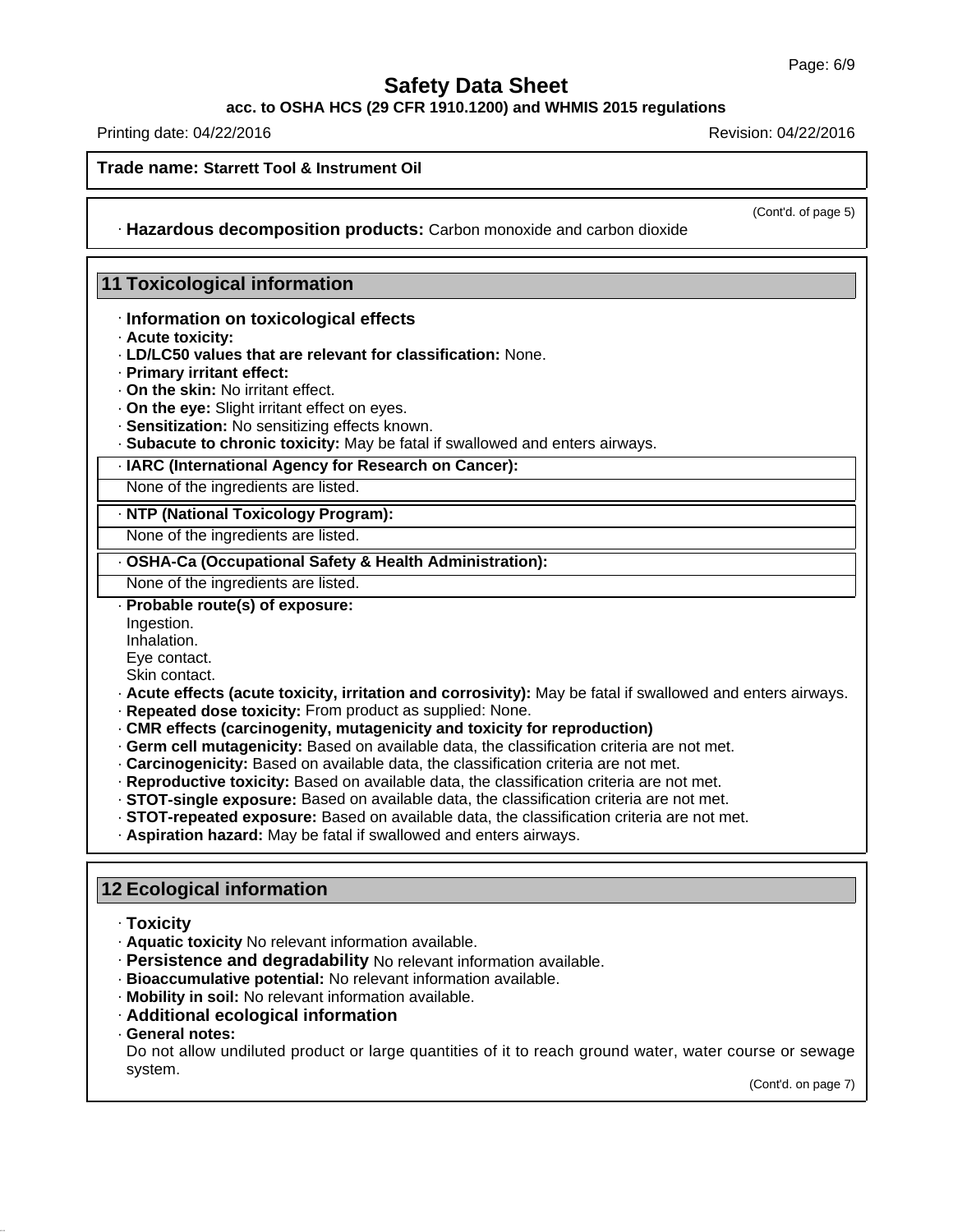#### **acc. to OSHA HCS (29 CFR 1910.1200) and WHMIS 2015 regulations**

Printing date: 04/22/2016 **Revision: 04/22/2016** Revision: 04/22/2016

**Trade name: Starrett Tool & Instrument Oil**

(Cont'd. of page 6)

#### · **Results of PBT and vPvB assessment**

· **PBT:** Not applicable.

· **vPvB:** Not applicable.

· **Other adverse effects:** No relevant information available.

### **13 Disposal considerations**

#### · **Waste treatment methods**

#### · **Recommendation:**

Product is recyclable as a waste oil. Deliver unused and/or contaminated product to waste oil collectors. Must not be disposed of together with household garbage. Do not allow product to reach sewage system. The user of this material has the responsibility to dispose of unused material, residues and containers in compliance with all relevant local, state and federal laws and regulations regarding treatment, storage and disposal for hazardous and nonhazardous wastes.

#### · **Uncleaned packagings**

· **Recommendation:** Disposal must be made according to official regulations.

| <b>14 Transport information</b>                                                     |                 |  |
|-------------------------------------------------------------------------------------|-----------------|--|
| · UN-Number<br>· DOT, ADR, IMDG, IATA                                               | Not regulated.  |  |
| $\cdot$ UN proper shipping name<br>· DOT, ADR, IMDG, IATA                           | Not regulated.  |  |
| · Transport hazard class(es)                                                        |                 |  |
| · DOT, ADR, IMDG, IATA<br>. Class                                                   | Not regulated.  |  |
| · Packing group<br>· DOT, ADR, IMDG, IATA                                           | Not regulated.  |  |
| · Environmental hazards<br>· Marine pollutant:                                      | No.             |  |
| · Special precautions for user                                                      | Not applicable. |  |
| . Transport in bulk according to Annex II of<br><b>MARPOL73/78 and the IBC Code</b> | Not applicable. |  |

(Cont'd. on page 8)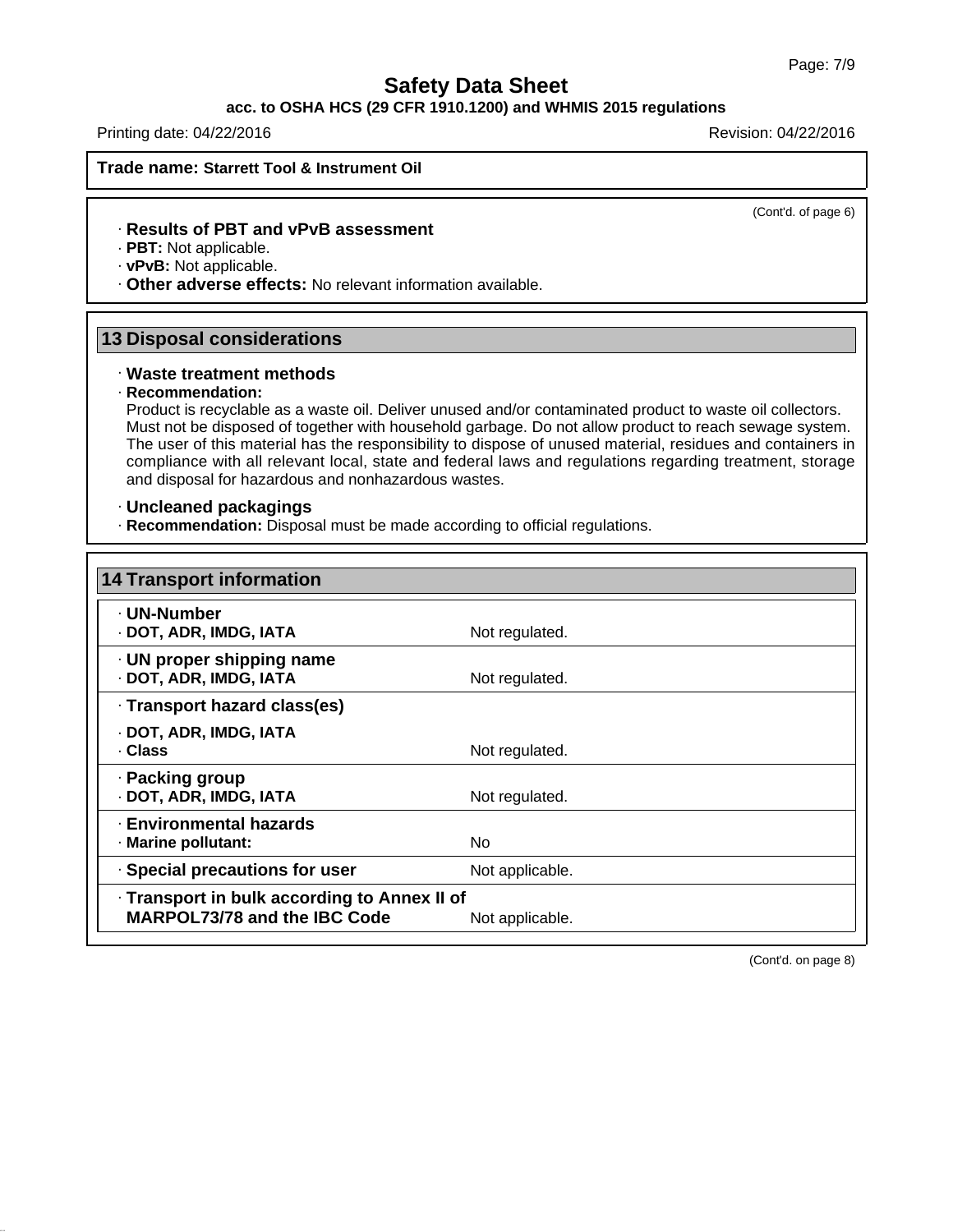**acc. to OSHA HCS (29 CFR 1910.1200) and WHMIS 2015 regulations**

Printing date: 04/22/2016 **Revision: 04/22/2016** Revision: 04/22/2016

### **Trade name: Starrett Tool & Instrument Oil**

(Cont'd. of page 7)

# **15 Regulatory information** · **Safety, health and environmental regulations/legislation specific for the substance or mixture** · **United States (USA)** · **SARA** · **Section 355 (extremely hazardous substances):** None of the ingredients are listed. · **Section 313 (Specific toxic chemical listings):** None of the ingredients are listed. · **TSCA (Toxic Substances Control Act)** All ingredients are listed. · **Proposition 65 (California)** · **Chemicals known to cause cancer:** None of the ingredients are listed. · **Chemicals known to cause reproductive toxicity for females:** None of the ingredients are listed. · **Chemicals known to cause reproductive toxicity for males:** None of the ingredients are listed. · **Chemicals known to cause developmental toxicity:** None of the ingredients are listed. · **Carcinogenic categories** · **EPA (Environmental Protection Agency):** None of the ingredients are listed. · **IARC (International Agency for Research on Cancer):** None of the ingredients are listed. · **NIOSH-Ca (National Institute for Occupational Safety and Health):** None of the ingredients are listed. · **Canadian Domestic Substances List (DSL):** All ingredients are listed. · **Chemical safety assessment:** A Chemical Safety Assessment has not been carried out.

## **16 Other information**

This information is based on our present knowledge. However, this shall not constitute a guarantee for any specific product features and shall not establish a legally valid contractual relationship.

#### · **Date of preparation / last revision** 04/22/2016 / -

· **Abbreviations and acronyms:** ADR: European Agreement concerning the International Carriage of Dangerous Goods by Road IMDG: International Maritime Code for Dangerous Goods DOT: US Department of Transportation

(Cont'd. on page 9)